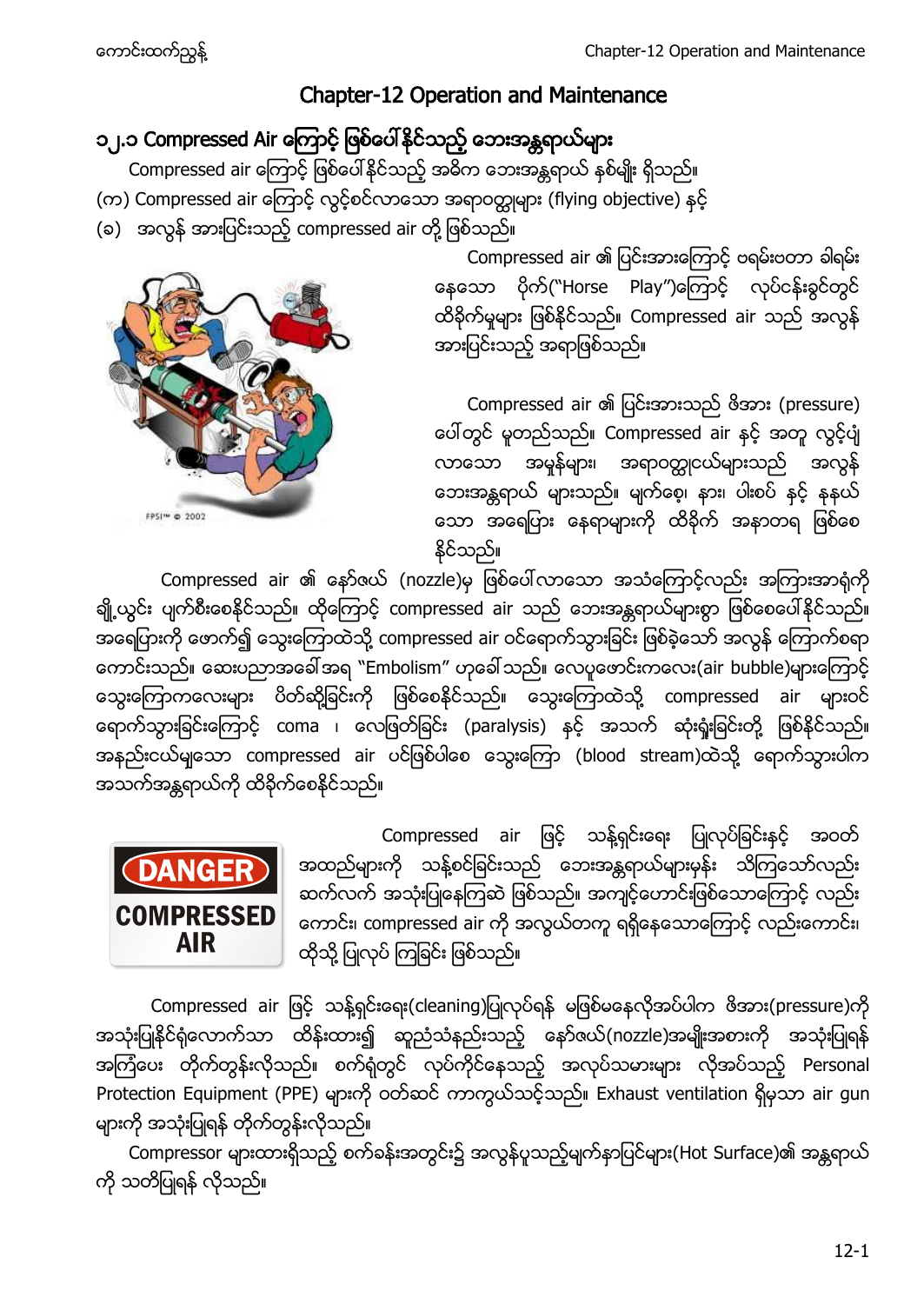Compressor များ မောင်းနေသည့်အခါ အပူအမြောက်အများကို စွန့်ထုတ်ပစ်သောကြောင့် air compressor တစ်ခုလုံးသည် အပူချိန် ၂၀၀ ဒီဂရီ စင်တီဂရိတ်(200°F)အထိ ပူနေ လေ့ရှိသည်။ အလွန်ပူနေသည့် အရာဝတ္ထုတစ်ခု၏ မျက်နာပြင်သည်ကို ကြည်ရုံဖြင့် မသိနိုင်ပေ။

Compressed air နှင့် ပတ်သက်သည့် အမျိုးမျိုးသော ဘေးအန္တရာယ်များ ကင်းဝေးစေရေး(safety) သတိပြုရန် လိုသည်။

- (၁) Pneumatic Safety
- (၂) Electrical Safety
- (၃) Safety Attire
- (၄) Safe Working Practice
- (၅) Site Safety Rules
- (၆) General Safety
- (၇) Read and Understand All Warning Labels
- (၈) Chemical Safety တို့ဖြစ်သည်။

### Pneumatic Safety





**DANGER** 

**COMPRESSED AIR BEWARE OF INJURY OR DEATH** 

 ၁၁-၁ Isolate Compressor From System

### Electrical Safety



ပုံ ၁၁-၄ Isolate From Main Supply ပုံ ၁၁-၅ Remove Fuses ပုံ ၁၁-၆ Test For Incoming



 ၁၁-၂ Depressurize Compressor and Pipe Work

 ၁၁-၃ Check that compressor pressure gauge reads zero



Power

# ၁၂.၁.၁ ဘေး အန္တရာယ် ကင်းဝေးစေရန် လိုက်နာရမည့်အချက်များ (Safety Guidelines)

အောက်ပါ ဘေးအန္တရာယ် ကင်းဝေးစေရန် လိုက်နာရမည့်အချက်များ (safety guidelines) ကို ချင်းချက်မရှိ လိုက်နာရန် လိုအပ်သည်။

(၁) Compressed air ကို လူခန္ဓာကိုယ်အရေပြားပေါ် သို့ တိုက်ရိုက် မပက်ဖြန်း သင့်ပါ။ 15 psig ဖိအားသည် ပြင်းထန်သော ထိခိုက်မှုကိုဖြစ်စေနိုင်သည်။ Compressed air ကိုအသုံးပြု၍ အဝတ်အထည်များ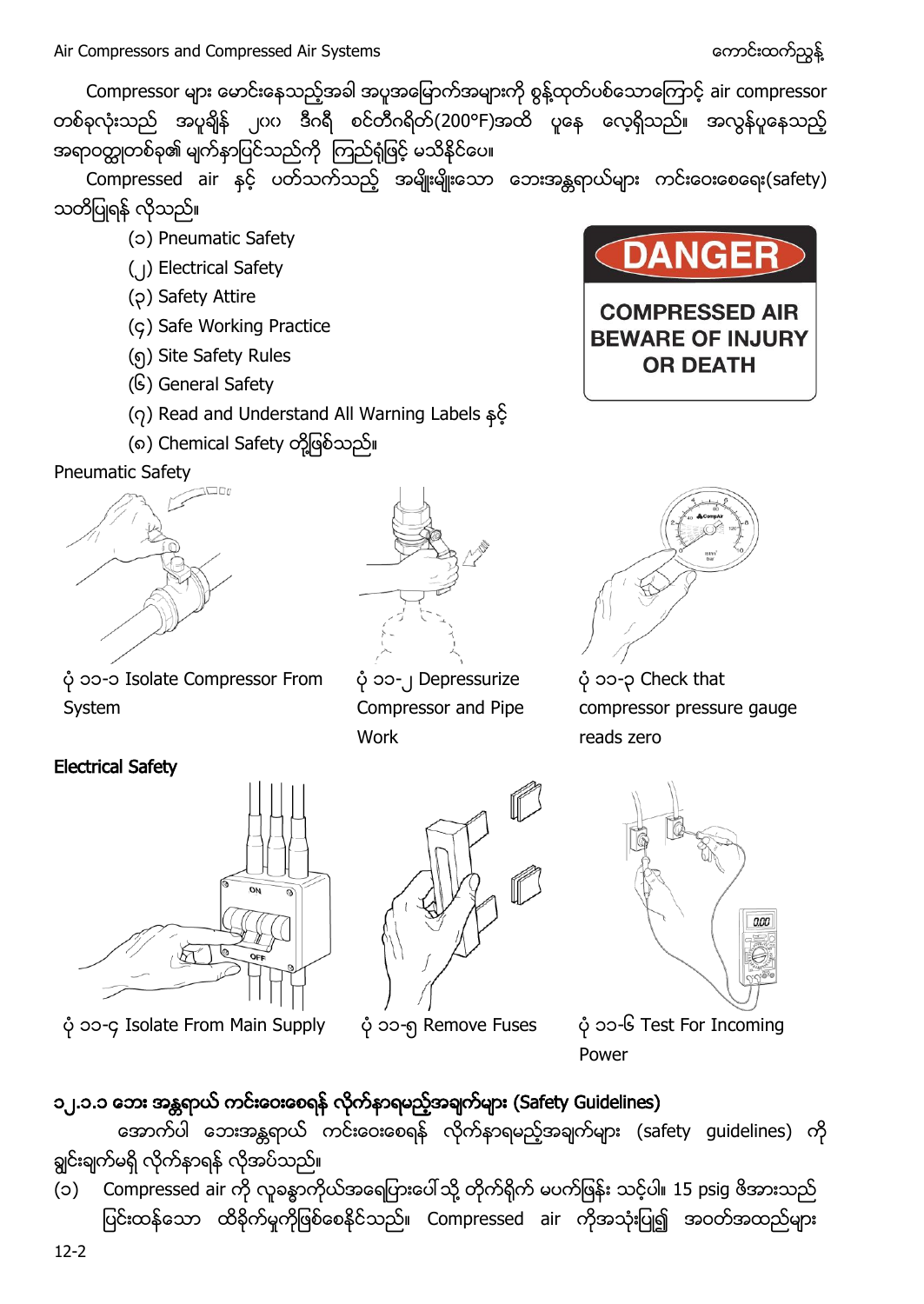# သန့်ရှင်းခြင်း၊ လူခန္ဓာကိုယ်ကို သန့်ရှင်းခြင်းတို့မပြုလုပ်သင့်ပါ။

- (၂) Compressed air ကို သန့်ရှင်းရေးလုပ်ငန်းများအတွက် အသုံးပြုလိုလျင် 30 psig ဖိအား (pressure) ထက် မကျော်လွန်သင့်ပေ။ Goggles သို့မဟုတ် safety glasses စသည့် သင့်လျော်သော ကာကွယ်ရေး ပစ္စည်းများ(PPE)ကို ဝတ်ဆင်သင့်သည်။
- (၃) နားကြပ် သို့မဟုတ် နားကိုကာကွယ်သည့်ပစ္စည်း(ear protection device)များကို ဝတ်ဆင်သင့်သည်။
- (၄) Compressed air တွင် သုံးရန်အတွက် ရည်ရွယ်၍ ထုတ်လုပ်ထားသည့် duty clamps နှင့် fitting များကိုသာ အသုံးပြုသင့်သည်။ သင့်လျော်မှန်ကန်သည့် အရွယ်အစားကိုသာ အသုံးပြု သင့်သည်။
- (၅) ပျက်စီးနေသည့်၊ စိတ်မချရတော့သည့် ပစ္စည်းများကို အသုံးမပြုသင့်ပါ။ ပိုက်(hose) ပေါက်ခြင်း သို့မဟုတ် ပြတ်ခြင်းကြောင့် ပြင်းထန်သော ထိခိုက်မှုများကို ဖြစ်စေနိုင်သည်။
- (၆) လက်မဝက် ထက်ကျော်သည့် ပိုက်(hose)ကို အသုံးပြုလျင် safety device နင့်အတူ အသုံးပြုရန် လိုအပ်သည်။ ပိုက်(hose)ပေါက်လျင် သို့မဟုတ် ပြတ်လျင် safety device သည် အန္တရာယ် မဖြစ်အောင် ဖိအားကို လျော့ချပေးသည်။
- (၇) Compressor မှ ထွက်လာသည့် compressed air ကို တိုက်ရိုက် အသက်ရှုခြင်း မပြုလုပ်သင့်ပါ။ (တိုက်ရိုက် အသက်ရှုခြင်း ပြုလုပ်နိုင်ရန် ဒီဇိုင်းလုပ်ထားသည့် စက်များမှ ထွက်သည့် compressed air မှလွဲ၍)
- (၈) Isolating valve သည် self venting အမျိုးအစား (type) ဖြစ်သင့်သည်။
- (၉) A.S.M.E. safety relief valve ကို ပိုမြင့်သည့် pressure rating ဖြင့် လဲလှယ် တပ်ဆင်ခြင်း မပြုလုပ် သင့်ပါ။
- (၁၀) နိုင်ငံတကာအသိအမှတ်ပြု စံချိန်စံညွန်းများ နင့်ကိုက်ညီသည့် pressure vessel များကိုသာ လေလှောင်ကန်(air receiver သို့မဟုတ် storage tank) အဖြစ်အသုံးပြုသင့်သည်။

### ၁၂.၁.၂ Common Air Receiver and Auxiliary Systems Safety Issues Checklist

အောက်ပါ check list ကိုအသုံးပြု၍ မလိုလားအပ်သည့် ဘေးအန္တရာယ်များ ဖြစ်ပေါ်ခြင်းကို လျော့နည်း စေနိုင်သည်။

| <b>Installation</b> |                                                                      | Yes | No |
|---------------------|----------------------------------------------------------------------|-----|----|
| $\circ$             | Air receiver is securely anchored to the floor.                      |     |    |
| J                   | The supports are designed for anchoring the air receiver.            |     |    |
|                     | (eg the piping is not designed to be used for anchoring)             |     |    |
| ę                   | Air receiver's position means there is no build up of contaminant at |     |    |
|                     | the opposite end of the air receiver to the blowdown valve.          |     |    |
| $\varsigma$         | There are no flammable liquids in the vicinity of or near the air    |     |    |
|                     | receiver.                                                            |     |    |
| ၅                   | Air receiver is located away from traffic areas.                     |     |    |
|                     | Compressor                                                           | Yes | No |
| C                   | The compressor is using the correct lubricant.                       |     |    |
| J                   | The compressor has adequate guarding to prevent contact with the     |     |    |
|                     | pulleys or belts.                                                    |     |    |
| $\varphi$           | The compressor has adequate insulation/guarding to prevent contact   |     |    |
|                     | with the hot piping.                                                 |     |    |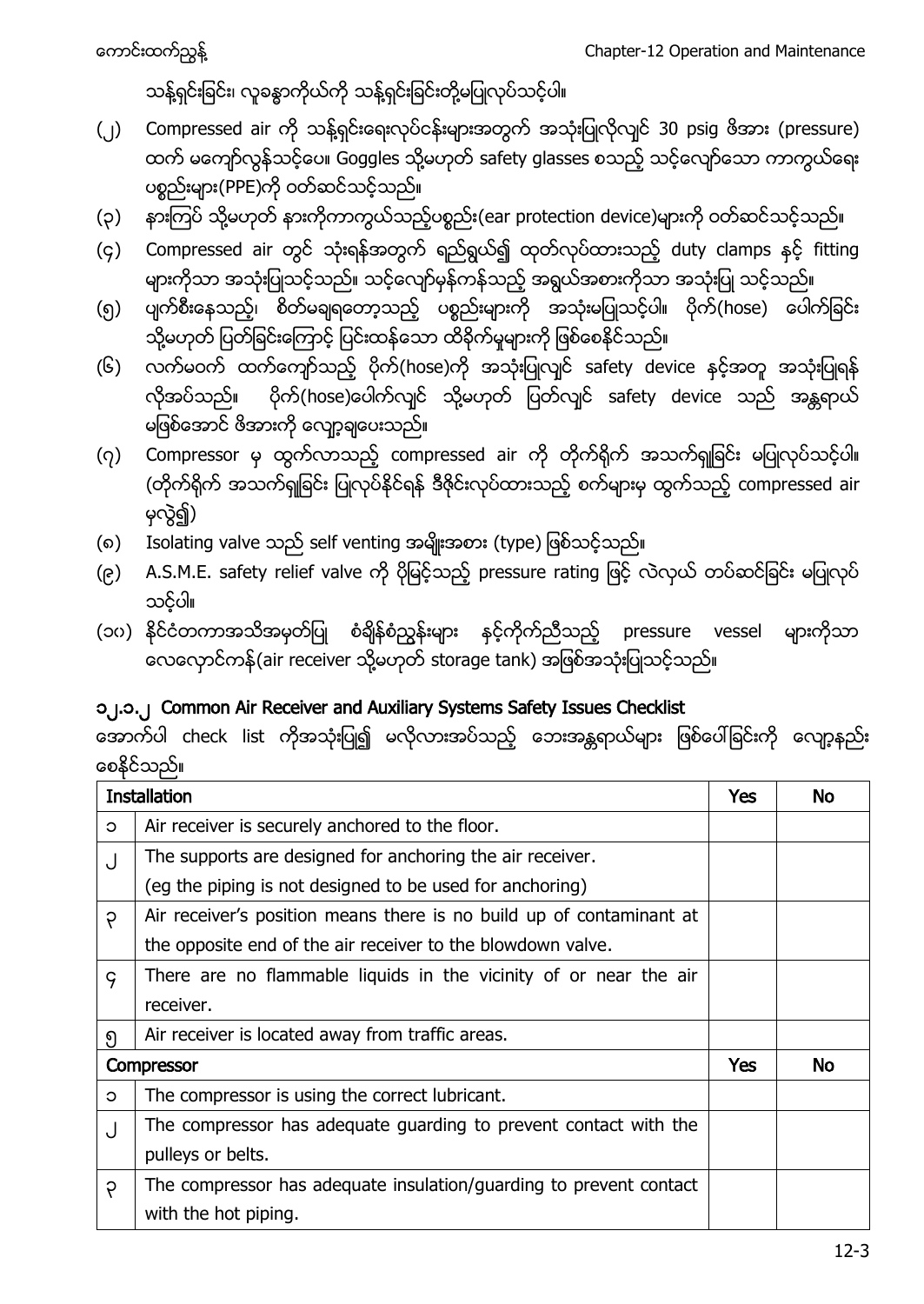| Operator    |                                                                       | <b>Yes</b> | <b>No</b> |
|-------------|-----------------------------------------------------------------------|------------|-----------|
| C           | The operator is sufficiently competent to perform tasks adequately    |            |           |
|             | and safely.                                                           |            |           |
|             | Air receiver                                                          | <b>Yes</b> | <b>No</b> |
| C           | There is no internal corrosion that could affect the wall/shell       |            |           |
|             | thickness.                                                            |            |           |
|             | There is no internal build-up of contaminants.                        |            |           |
|             | Pressure relief valve                                                 |            | No        |
| C           | The pressure relief valve is the correct type and size.               |            |           |
|             | The pressure relief valve is set at the correct pressure.             |            |           |
| ę           | The pressure relief valve is located at a safe level.                 |            |           |
| $\varsigma$ | The pressure relief valve is vertical.                                |            |           |
| ၅           | The nozzle for the pressure relief valve has not been plugged.        |            |           |
| િ           | There is a pressure relief valve.                                     |            |           |
|             | <b>Blowdown valve</b>                                                 |            |           |
|             |                                                                       | Yes        | <b>No</b> |
| C           | The location of the blowdown valve is an adequate distance from the   |            |           |
|             | floor to avoid splash back.                                           |            |           |
| J           | The location of the blowdown valve relative to the floor is adequate. |            |           |
| ę           | The location of the blowdown valve is located at the lowest point on  |            |           |
|             | the air receiver.                                                     |            |           |
| 9           | The blowdown valve is working efficiently.                            |            |           |
| ၅           | The automated blowdown valve is regularly tested to ensure that it    |            |           |
|             | is functioning.                                                       |            |           |
|             | Pressure gauge                                                        | <b>Yes</b> | <b>No</b> |
| C           | The pressure gauge is of good quality.                                |            |           |
| J           | The pressure gauge has a red line marking.                            |            |           |
| ę           | The pressure gauge is within the calibration range required for the   |            |           |

# ၁၂.၂ ပြုပြင်ထိန်းသိမ်းခြင်းနည်းများ (Type of Maintenance)

အကောင်းဆုံး efficiency ရရှိရန်နှင့် မလိုလားအပ်သည့် ရပ်နားရခြင်း (unscheduled downtime)များ လျော့နည်း နေစေရန်အတွက် compressed air system များကို ပုံမှန် ပြုပြင် ထိန်းသိမ်းမှုများ ပြုလုပ်ရန် (periodic maintenance) လိုအပ်သည်။ ပြုပြင်ထိန်းသိမ်းမှု မပြုလုပ်ခြင်း၊ မလုံလောက်ခြင်းကြောင့် စွမ်းအင်များ လိုအပ်သည်ထက် ပို၍ သုံးစွဲခြင်း၊ လေယိုစိမ့်ခြင်း(air leakage) နှင့် ဖိအား မတည်ငြိမ်ခြင်းတို့ ဖြစ်ပေါ်နိုင်သည်။ Compressor အပူချိန်မြင့်တက်ခြင်း (high operating temperature) ၊ ရေငွေပါဝင်မှုကို ကောင်းစွာ control မလုပ်နိုင်ခြင်း (poor moisture control) နှင့် အညစ်အကြေး(contamination) ပါဝင်မှုများခြင်းတို့ ဖြစ်စေနိုင်သည်။ ပြဿနာ မဖြစ်ပေါ်မီ ကြိုတင်၍ ပြုပြင် ထိန်းသိမ်းမှုများ ပြုလုပ်ပါက အကုန်အကျ အလွန် နည်းလိမ့်မည်။ သာမန် ရိုးရှင်းသည့် နည်းများဖြင့် ပြဿနာများကို ဖြေရှင်းနိုင်သည်။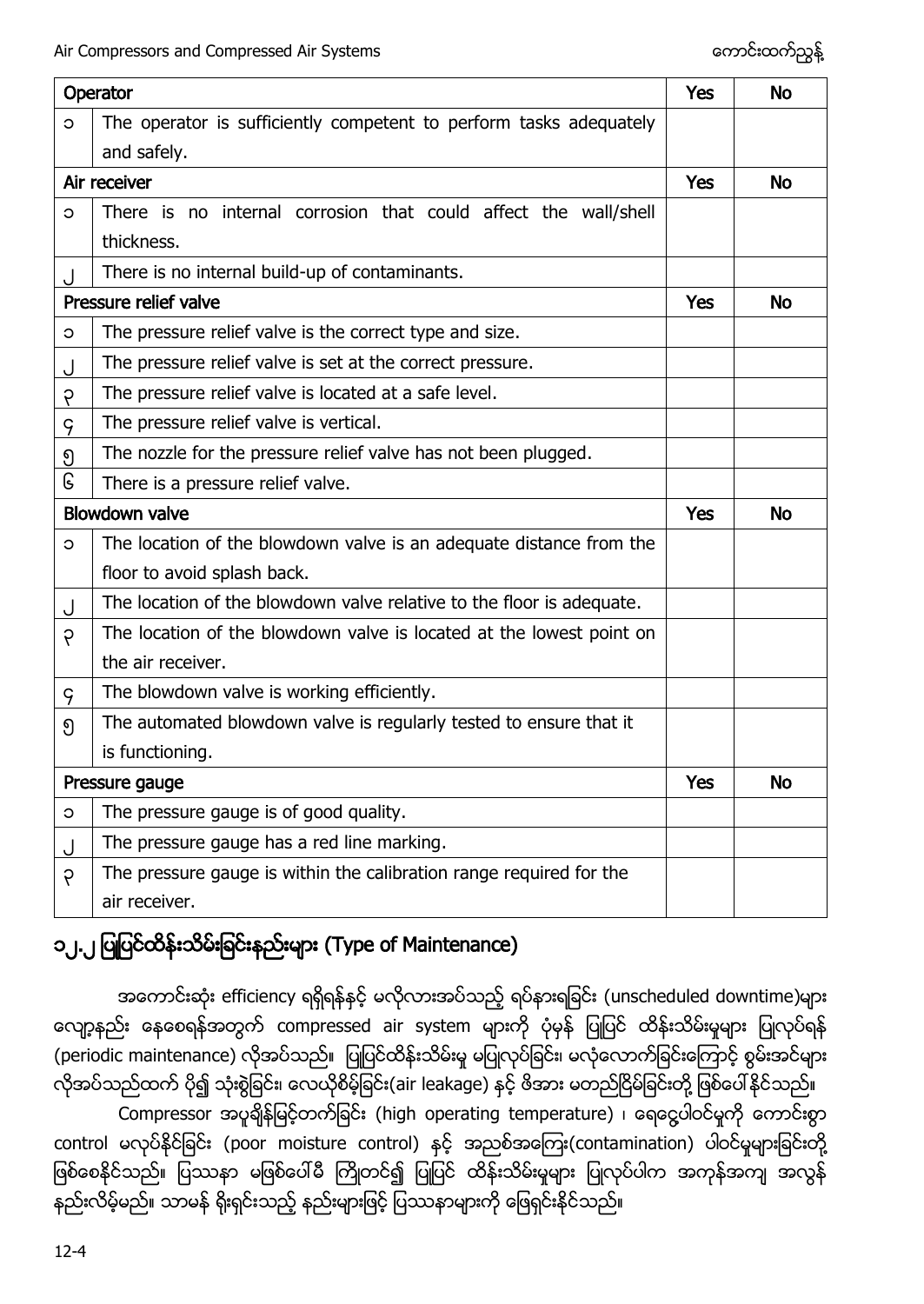Compressed air system ၌ ပါဝင်သည့် equipment များကို ထုတ်လုပ်သူများ၏ ညွန်ကြားချက်များ အတိုင်း ပြုပြင် ထိန်းသိမ်းမှုများ ပြုလုပ်သင့်သည်။ ထုတ်လုပ်သူများထံမှ မည်သည့်အချိန်တွင် မည့်သည့် စစ်ဆေးမှုမျိုး ပြုလုပ်သင့်သည်၊ မည်သည့် ပြုပြင်ထိန်းသိမ်းမှုမျိုး ပြုလုပ်သင့်သည်၊ မည်သည့် အစိတ်အပိုင်းကို လဲလှယ်သင့်သည်၊ စသည့် ညွှန်ကြားချက်များကို ရယူနိုင်သည်။

# ၁၂.၂.၁ လိုအပ်သည့်အခါမှသာ ပြုပြင်ထိန်းသိမ်းခြင်း (Demand Maintenance)

လိုအပ်သည့်အခါမှသာ ပြုပြင်ထိန်းသိမ်းခြင်း(demand maintenance) ဆိုသည်မှာ လိုအပ်သည့်အချိန် သို့မဟုတ် ပျက်သည့်အချိန် သို့မဟုတ် အသုံးပြုရန် မဖြစ်နိုင်သည့် အခြေအနေမျိုးတွင်သာ service လုပ်ခြင်း၊ ပြုပြင်ခြင်း ဖြစ်သည်။ ပျက်သည့်အခါမှ ပြုပြင်ခြင်း(beakdown maintenance) ဟုလည်းခေါ် သည်။

ကုန်ကျစရိတ်နည်းသည်ဟု ထင်ရသော်လည်း အလွန် ကုန်ကျစရိတ်များသည့် ပြုပြင်ထိန်းသိမ်းမှု (maintenance)မျိုး ဖြစ်သည်။ မိမိကြိုက်နှစ်သက်သည့် စက်ပြင်ဆရာ(mechanic) သို့မဟုတ် လျှပ်စစ်သမား (electrician) သို့မဟုတ် service technician တို့ကို လိုအပ်သည့် အခါမျိုး၌သာ ခေါ်ပြီး ပြုပြင်နိုင်းခြင်းဖြစ်သည်။ .<br>မပြုပြင်ခင် တောင်းသလောက်ပေးရန် သဘောတူ ရတတ်သည်။ မလိုလားအပ်သည့် ဆုံးရှုံးမှုများစွာ ဖြစ်ပေါ် နိုင်သည်။

## ၁၂.၂.၂ ကာကွယ်သည့်အနေဖြင့် ကြိုတင် ပြုပြင်ထိန်းသိမ်းခြင်း (Preventive Maintenance)

ကာကွယ်သည့်အနေဖြင့် ကြိုတင်ပြုပြင်ထိန်းသိမ်းခြင်း (preventive maintenance)ဆိုသည်မှာ သတ်မှတ် ထားသည့် အချိန် အတိုင်းအတာတစ်ခုအတွင်း ပုံမှန်ပြုလုပ်လေ့ရှိသော service မျိုး၊ လိုအပ်သည့် အသေးစား ပြုပြင်မှုမျိုး ဖြစ်သည်။ Consumable item ဟုခေါ်သော လေစစ်များ၊ ဆီစစ်များကို အချိန်ကျလျှင် လဲလှယ်ခြင်းမျိုး ဖြစ်သည်။ မိမိကြိုက်သည့် service provider သို့မဟုတ် စက်ပြင်ဆရာ(mechanic) သို့မဟုတ် လျပ်စစ်သမား (electrician) တို့အား လစဉ် ပုံမှန်လာရောက် servicing လုပ်ရန် သဘောတူထားခြင်းဖြစ်သည်။ လစဉ် servicing လုပ်ခ နှင့် လိုအပ်သည့် ပြုပြင်ခ၊ အပိုပစ္စည်းခ တို့ကို ကြိုတင်သဘောတူထားလေ့ရှိသည်။ စက်ပျက်သည့်အခါ(breakdown ဖြစ်သည့်အခါ)တွင် ကုန်ကျမည့် စရိတ်များ မပါဝင်ပေ။

ကာကွယ်သည့်အနေဖြင့် ကြိုတင်ပြုပြင်ထိန်းသိမ်းခြင်း (preventive maintenance) လုပ်ငန်းများမှာ (၁) ချောဆီနှင့် လေစစ်၊ ဆီစစ်များကို အချိန်မှန် စစ်ဆေးခြင်း၊ ပုံမှန် လဲလှယ်ပေးခြင်း

- (၂) ဗိအားနှင့် လျပ်စစ်ဓာတ်အားသုံးစွဲမှုကို မပြတ်စောင့်ကြည်ခြင်း
- (၃) Backup system သို့မဟုတ် standby unit များကို စစ်ဆေးခြင်း(test)၊ မောင်းကြည့်ခြင်း(operate)
- (၄) Dryer ၊ separator နှင့် storage တို့ကို ကောင်းစွာ အလုပ် လုပ်မလုပ် စစ်ဆေးခြင်း
- (၅) Condensate drain trap များ ကောင်းစွာ အလုပ် လုပ်မလုပ် စစ်ဆေးခြင်း
- (၆) လေယိုစိမ့်ခြင်း(air leak)များကို ပြုပြင်ခြင်း (repair) နှင့် မှတ်တမ်းတင်ခြင်း (keep records)
- (၇) သတ်မှတ်ထားသည့် အရိန်ရောက်လျှင် အကြီးစား ပြုပြင်မှု သို့မဟုတ် အသေးစား ပြုပြင်မှုများ ပြုလုပ် ပေးခြင်း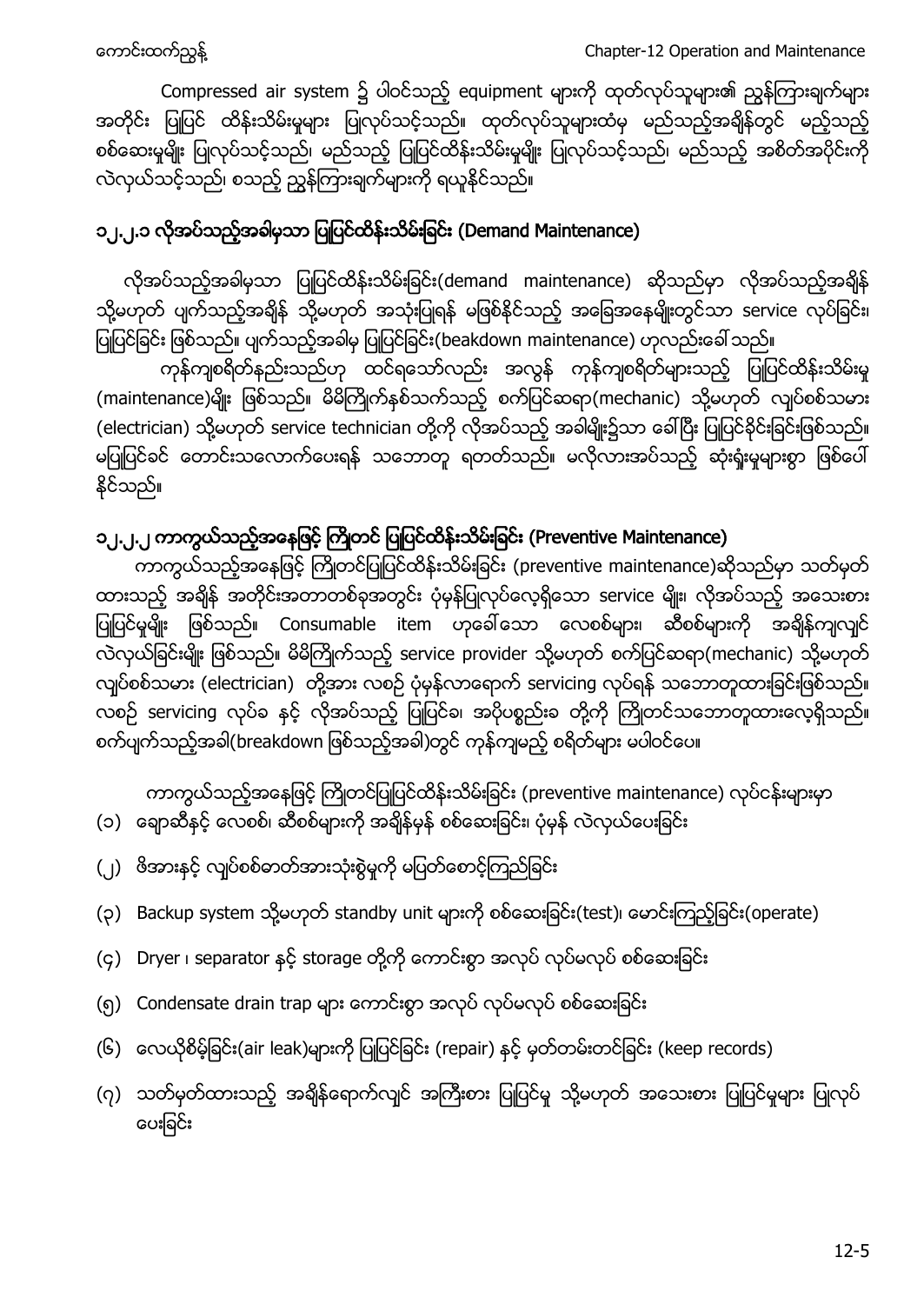#### ၁၂.၂.၃ Comprehensive Maintenance

Comprehensive maintenance ဆိုသည်မှာ preventive maintenance တို့တွင် မပါဝင်သော break down ဖြစ်သည့်အခါ လာ၍ ပြင်ရန် ခေါ်ခ နှင့် ပြင်ခ တို့ကို ပါဝင်ပြီး ဖြစ်သည်။ လစဉ် servicing လုပ်ခနှင့် လိုအပ်သည့် ပြုပြင်ခ၊ အပိုပစ္စည်းခ တို့ ပါဝင်သည်။ မည့်သည့်ပြုပြင်ခ၊ servicing လုပ်ခ တို့ ပေးရန် မလိုပါ။

# ၁၂.၂.၄ ကြိုတင် ခန့်မှန်းမှုများ ပြုလုပ်၍ ပြုပြင်ထိန်းသိမ်းခြင်း (Predict Maintenance)

ကြိုတင် ခန့်မှန်းမှုများ ပြုလုပ်၍ ပြုပြင်ထိန်းသိမ်းခြင်း (predict maintenance)ဆိုသည်မှာ မပျက်စီးမီ ကြိုတင်ကာကွယ်ရန်အတွက်ပြုလုပ်သော ပြုပြင်ထိန်းသိမ်းခြင်းဖြစ်သည်။ ကြီးမားသော plant များနှင့် ရှုပ်ထွေးသော process များတွင် ပါဝင်သော စက်ကိရိယာများသည် မပျက်စီးမီ ကြိုတင် ပြုပြင်ရန်လိုအပ်သည်။ pump တစ်လုံး မည်သည့် အချိန်တွင်ပျက်မည်၊ နောက်နာရီပေါင်း မည်မျကြာအောင် မပျက်စီးပဲ ဆက်မောင်း နိုင်သည်ကို ``Vibration Analysis" လုပ်ခြင်းဖြင့် သိနိုင်သည်။ ထို pump များ၊ air compressor များ ၏ electrical panel များ terminal များ cable များ ပျက်စီးနိုင်မည့် အခြေအနေ ရှိမရှိကို "Infrared Thermal Scanning" သို့မဟုတ် "Thermal Imaging" လုပ်ခြင်းဖြင့် သိနိုင်သည်။ ထိုကဲ့သို့ မပျက်ခင်ကြိုတင် သိအောင် predict maintenance လုပ်ခြင်းဖြင့် ကုန်ကျစရိတ်များစွာ သက်သာနိုင်သည်။ မောင်းနေစဉ် ပျက်စီးခြင်းကြောင့် production losses ၊ damages ၊ delay cost ၊ down time cost စသဖြင့် ဆုံးရုံးမှုများစွာနှင့် ရင်ဆိုင် ရနိုင်သည်။

#### ၁၂.၂.၅ Performance based Maintenance

Performance based maintenance ဆိုသည်မှာ system တစ်ခု သည် သတ်မှတ်ထားသည့် စံနန်း အတိုင်း အမြဲမောင်းနေနိုင်အောင် အာမခံထားသည့် ပြုပြင် ထိန်းသိမ်းခြင်းမျိုး ဖြစ်သည်။ Compressed air system တစ်ခုအား efficiency 22kW/100CFM ဖြင့် မောင်းနေအောင် အာမခံထားသည့် (guarantee performance) ပြုပြင် ထိန်းသိမ်းခြင်းမျိုး ဖြစ်သည်။ တစ်နည်းအားဖြင့် compressed air system တစ်ခု ၏ efficiency သည် 22kW/100CFM ထက် နိမ့်ကျသွားပါက လိုအပ်သည့် ပြုပြင်ထိန်းသိမ်းမှုများ ပြုလုပ်ပါမည်ဟု အာမခံထားခြင်း ဖြစ်သည်။

| Compressor        | The compressor and intercooling surfaces need to be kept clean. Fans     |  |  |
|-------------------|--------------------------------------------------------------------------|--|--|
| Package           | and water pumps should also be inspected to ensure that they are         |  |  |
|                   | operating at peak as performance. Check system for compressor and        |  |  |
|                   | motor lubricant leaks and cleanliness.                                   |  |  |
| Inlet filter      | Inspect and clean or replace. Inlet filters and inlet piping should be   |  |  |
| cartridges        | maintained at least as per manufacturer's specifi cations, taking into   |  |  |
|                   | account the level of contaminants in the facility's air.                 |  |  |
| Drain Traps       | Clean out debris and check operation periodically.                       |  |  |
| Compressor        | Inspect daily and top-off or replace as per manufacturer specifications. |  |  |
| Lubricant Level   | Change lubricant filter as per manufacturer<br>specifications.           |  |  |
| Air Lubricant     | Change as per manufacturer specifications, or when pressure drop         |  |  |
| separator         | exceeds acceptable level.                                                |  |  |
| Lubricant Section | The compressor lubricant and lubricant filter need to be changed as per  |  |  |
|                   | manufacturer's specification. Lubricant can become corrosive and         |  |  |

#### ၁၂.၃ Maintenance Check List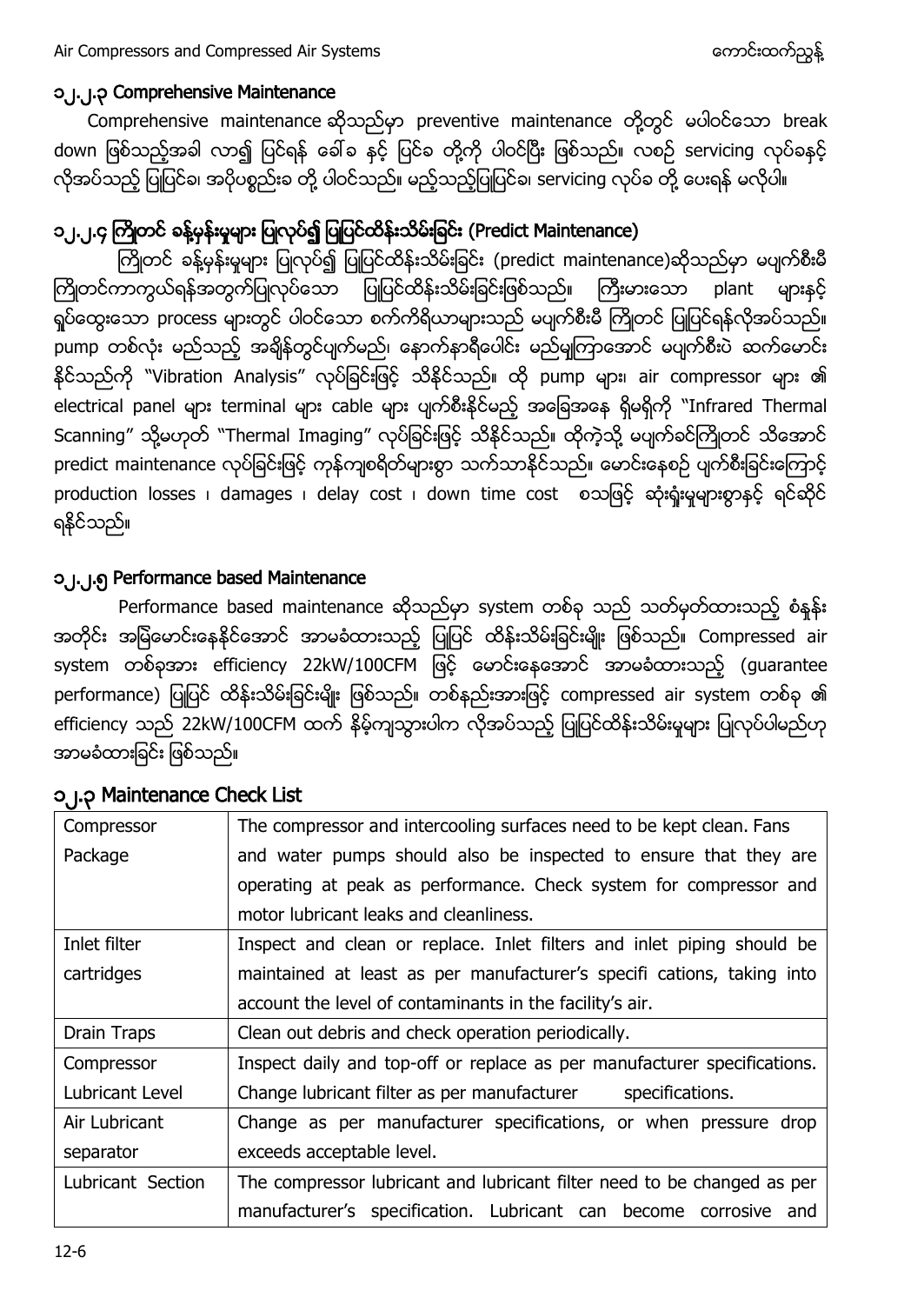|                       | degrade both the equipment and system efficiency. For lubricant-           |  |  |
|-----------------------|----------------------------------------------------------------------------|--|--|
|                       | injected rotary compressors, the lubricant serves to lubricate bearings,   |  |  |
|                       | gears, and intermeshing rotor surfaces, acts as a seal and removes most    |  |  |
|                       | of the heat of compression.                                                |  |  |
| <b>Belt Condition</b> | Check belts for wear and check/adjust tension as per                       |  |  |
|                       | manufacturer specifications.                                               |  |  |
| Operating             | Verify that operating temperature is as per manufacturer specification.    |  |  |
| Temperature           |                                                                            |  |  |
| Air Line Filters      | Replace particulate and lubricant removal elements if pressure drop        |  |  |
|                       | occurs. Inspect all elements at least annually regardless of pressure drop |  |  |
|                       | indication.                                                                |  |  |
| <b>Water Cooling</b>  | For water-cooled systems, check water quality (especially pH and total     |  |  |
| System                | dissolved solids), flow, and temperature, and clean/replace filters and    |  |  |
|                       | heat exchangers as per manufacturer                                        |  |  |
|                       | specifications.                                                            |  |  |
| System Leaks          | Check lines (especially joints), fittings, clamps, valves,<br>hoses,       |  |  |
|                       | disconnects, regulators, filters, lubricators, gauge connections, and end- |  |  |
|                       | use equipment for leaks.                                                   |  |  |
| Compressor Drive      | Lubricate and clean electric motors. Poor maintenance will                 |  |  |
|                       | waste energy, and may cause failure before its expected lifetime.          |  |  |
|                       |                                                                            |  |  |

# ၁၂.၄ မောင်းချိန်နာရီ (Running Hours) ကို လိုက်၍ ပြုလုပ်သော ပြုပြင်ထိန်းသိမ်းမှုများ

|                    | ပြုလုပ်ရန်လိုအပ်သော ပြုပြင်ထိန်းသိမ်းမှုများ                                          |
|--------------------|---------------------------------------------------------------------------------------|
| နာရ                |                                                                                       |
| နေ့စဉ် (Daily)     | (o) After normal start procedure, check control panel and gauges.                     |
|                    | (1) Using a log book, record pressures, cooling water temperature.                    |
|                    | (2) Check for abnormalities compared to previous days' operations.                    |
| အပတ်စဉ် (Weekly)   | (o) Inspect for Air Leaks (fittings, cracked hoses)                                   |
|                    | $\left(\begin{array}{c}\right  \end{array}$ Inspect and replace filters if necessary  |
|                    | (p) Check and adjust air regulators                                                   |
|                    | (c) Check and adjust system pressures                                                 |
|                    | (၅) Check and adjust refrigerated dryer set points                                    |
| မောင်းသည့်နာရီ     | (o) Check and replace filter element                                                  |
| သို့မဟုတ်          | $\left(\begin{array}{c}1\end{array}\right)$ Check/change sump-breather filter element |
| အသုံးပြုသည့် နာရီ  | (p) Check/clean condensate drain valves                                               |
| (၃၀၀၀) ပြည့်တိုင်း | $(c)$ Inspect the condition of shaft couplings and fasteners                          |
| (Every 3,000       | (၅) Apply the specified quantity and type of lubricating grease for motor             |
| hours)             | bearings                                                                              |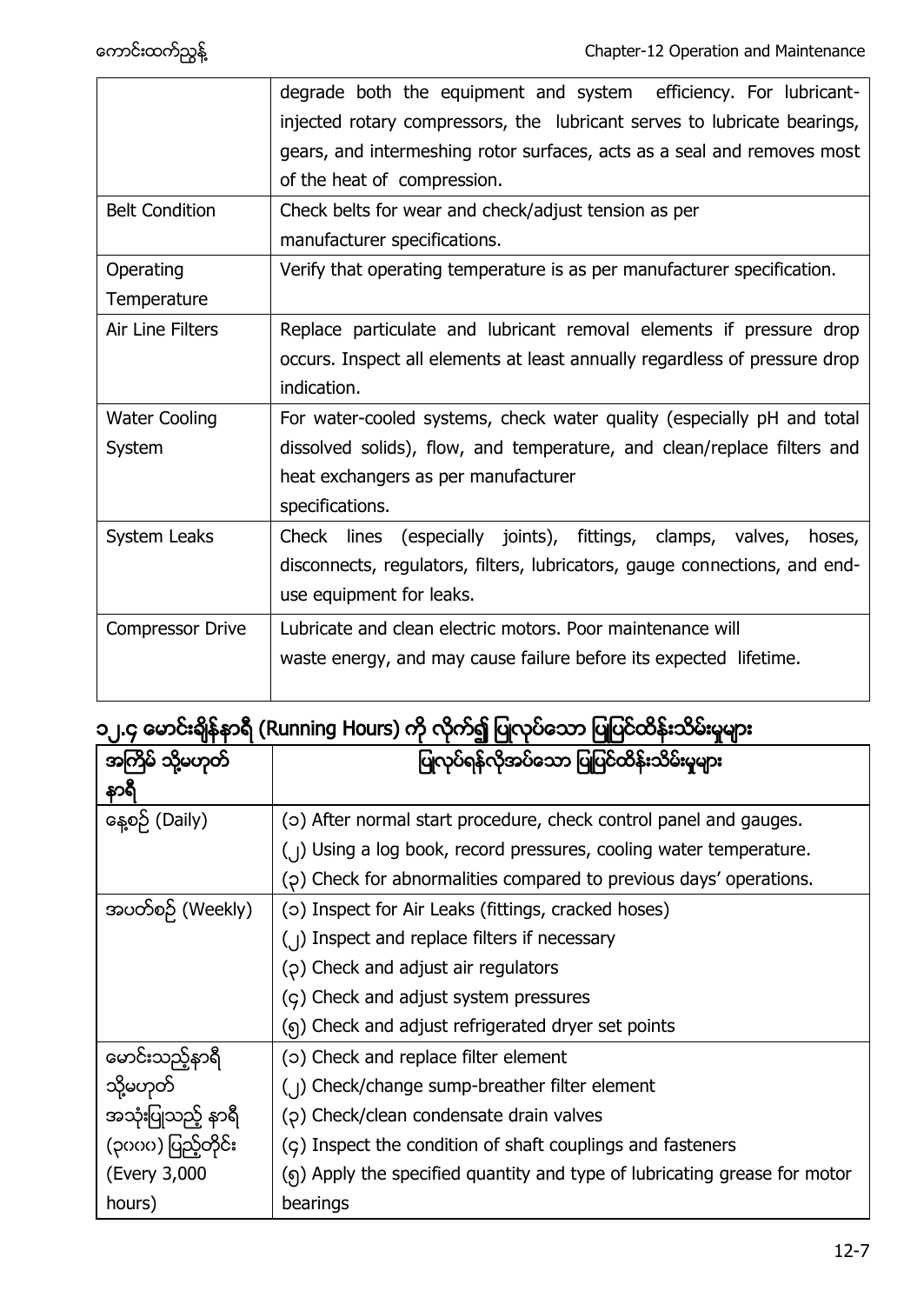| မောင်းသည့်နာရီ      | (c) Test all safety devices                                        |
|---------------------|--------------------------------------------------------------------|
| သို့မဟုတ်           | (1) Inspect and clean heat exchangers                              |
| အသုံးပြုသည့် နာရီ   | (2) Check and clean blowdown valves, check valves, interstage pipe |
| (၁၅၀၀၀) ပြည့်တိုင်း | works, isolation mounts                                            |
| (Every 15,000       | (ç) Inspect and clean lubricant sump check valves and strainers    |
| hours)              |                                                                    |

စက်ပျက်ခြင်း၊ စက်ချို့ယွင်းခြင်းမရှိ အမြဲမောင်းနိုင်သည့် ကြံခိုင်သန်စွမ်းသည့် Compressed Air System တစ်ခုဖြစ်ရန် လိုက်နာရမည်အချက် (၁၀)ချက်

- (1) Read & Follow Your Air Compressor's Manual
- (2) Check the Oil Level Regularly
- (3) Drain Traps for Water and Oil Removal
- (4) Inspect & Clean the Air Filter
- (5) Change the Separator Element
- (6) Stop, Look & Listen for any unusual noise, overheating, vibrations or belt slippage and correct before damage of a serious nature develops. Keep a daily record of key readings such as oil pressure, oil temperature, motor amps, and discharge pressure.
- (7) Check for Leaks Throughout
- (8) Proper Compressor Temperature (Should be within manufacturer's limits.)
- (9) Compressor Cleanliness
- (10) Keep Extra Filters and Parts on Hand

#### ၁၂.၅ Troubleshooting of Compressed Air Systems

| <b>Problem</b>  | <b>Probable Cause</b>        | <b>Remedial Action</b>                  |
|-----------------|------------------------------|-----------------------------------------|
| Low pressure at | Leaks in distribution piping | Check lines, connections and valves for |
| point of use    |                              | leaks                                   |
|                 | Clogged filter elements      | Clean or replace filter elements        |
|                 | Fouled dryer heat exchanger  | Clean heat exchanger                    |
|                 | Low pressure at compressor   | See below                               |
|                 | discharge                    |                                         |
| Low pressure at | For systems with modulating  | Follow manufacturer's                   |
| compressor      | load controls, improper      | recommendation for adjustment of air    |
| discharge       | adjustment of air capacity   | capacity system                         |
|                 | system                       |                                         |
|                 | Worn or broken valves        | Check valves and repair or replace as   |
|                 |                              | required                                |